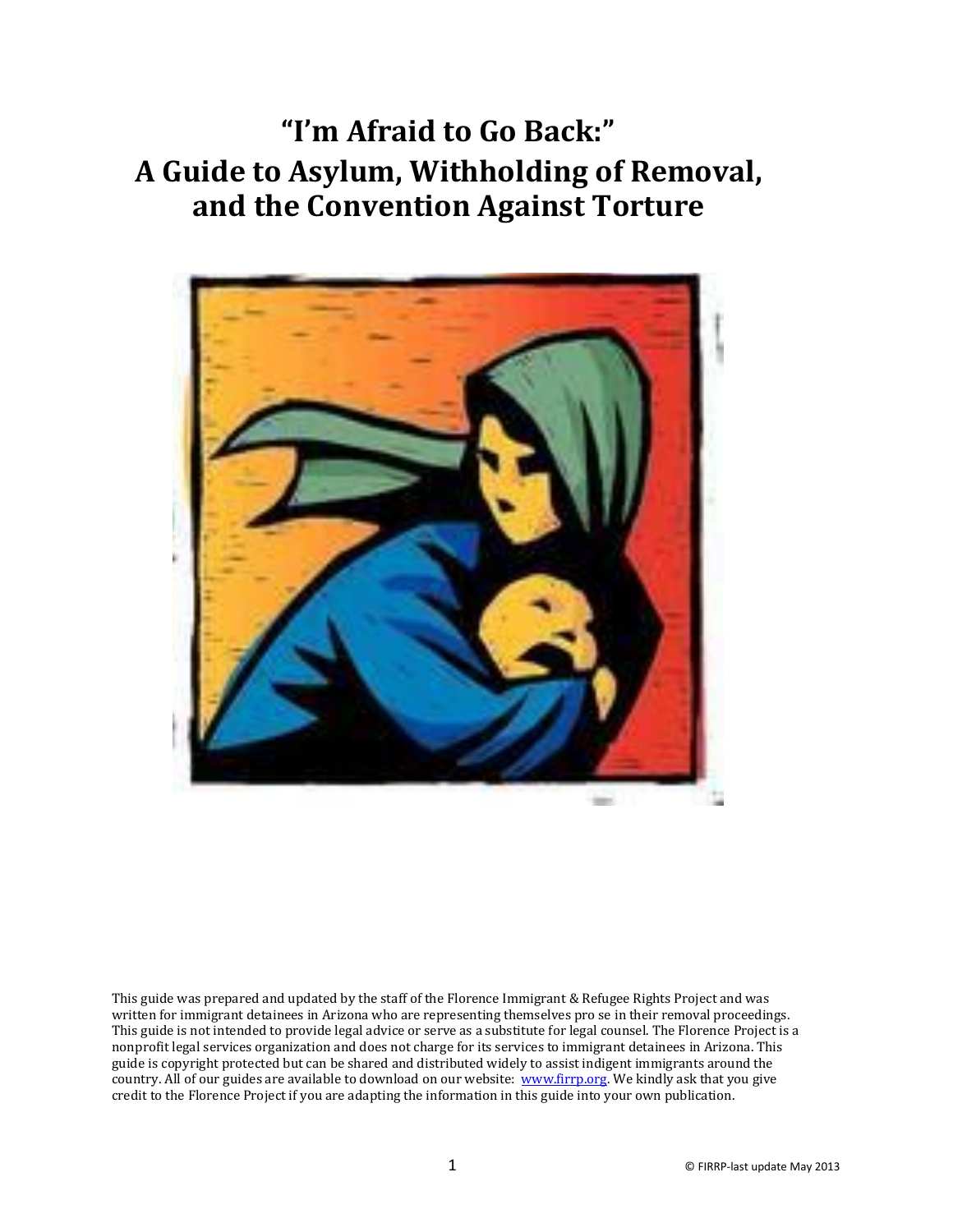### **Table of Contents**

- **1. Introduction: What are Asylum, Withholding of Removal, and the Convention Against Torture?** 
	- **a. What is Asylum?**
	- **b. What is Withholding of Removal?**
	- **c. What is the Convention Against Torture, or "CAT?"**
- **2. How Can I Apply for Asylum, Withholding of Removal, or the Convention Against Torture?** 
	- **a. Your First Court Hearings**
	- **b. Eligibility for Asylum, Withholding of Removal, and CAT**
	- **c. Filling out and turning in the application**
- **3. Building Your Case for Asylum, Withholding of Removal, and the Convention Against Torture**
- **4. Preparing Your Testimony**
- **5. Weighing the Evidence: The Judge's Decision**
- **6. Appendix 1: Filling Out Your Application**
- **7. Appendix 2: Thinking About Your Claim**
- **8. Appendix 3: Sample Certificate of Service**
- **9. Appendix 4: Sample Certificate of Translation**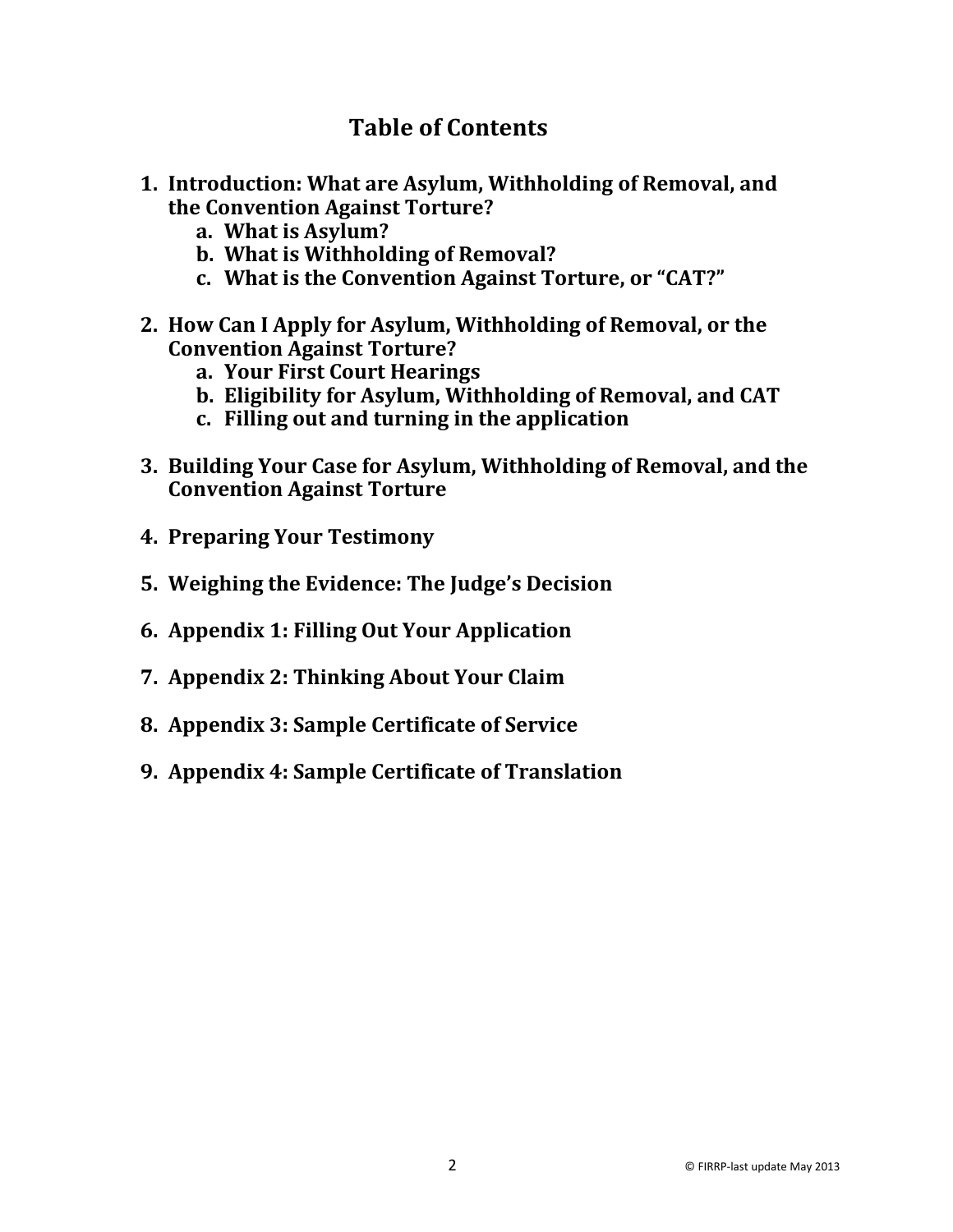# **1. Introduction: What are Asylum, Withholding of Removal, and the Convention Against Torture?**



The United States has created laws to help people who are afraid to return to their home countries because their government may harm them. These laws are called

- Asylum
- Withholding of Removal
- The Convention Against Torture, or "CAT" for short.

### **a. What is "Asylum?"**

"Asylum" is a way to stop your deportation and become a refugee. If you win "Asylum," you'll also have the chance to eventually become a permanent resident in the U.S. If you include your spouse or children on your application, they can also have the chance to become refugees and permanent residents through you. To win an "Asylum" case, **you need to show that there's at least a ten percent chance that the government will harm you in your home country**.

**These are the other important requirements to win a case for "Asylum:"**



• **You must show that the harm you would face or have faced in your home country is very serious.** The legal term for that harm is "persecution." Serious harm includes being beaten, kidnapped, threatened, or killed, or having family members who were harmed that way. You'll need to get proof of that harm.

• **You need to show that the government itself or people the government can't or won't control will harm you.** The government is the police, the army, or any official harming you as part of his job. You could also show that the government can't or won't protect you from the people harming you. For example, you might be able to show that you reported the harm to the

police and they did nothing to help you.

- **You must show that these people are harming you because of your race, religion, nationality, political opinion, or membership in a "particular social group."** It's not enough that a police officer hit you, for example. You need to show that the police officer did it because of your **race, religion, nationality, political opinion, or membership in a "particular social group."**
- **Let's slow down for a minute. You may be wondering, "What is a particular social group?"**  That's a legal term to describe a group that's recognized in your home community. The members must have things in common that they can't change.
- **You need to show that you would not be able to move to another part of your home country where you would be safe.** The Judge will want to know if you could move and avoid the people who want to harm you. Think about reasons why you could not move, including the cost, where your family is living, and where you could get a job.
- **You must apply for "Asylum" within one year of entering the United States.** You can also try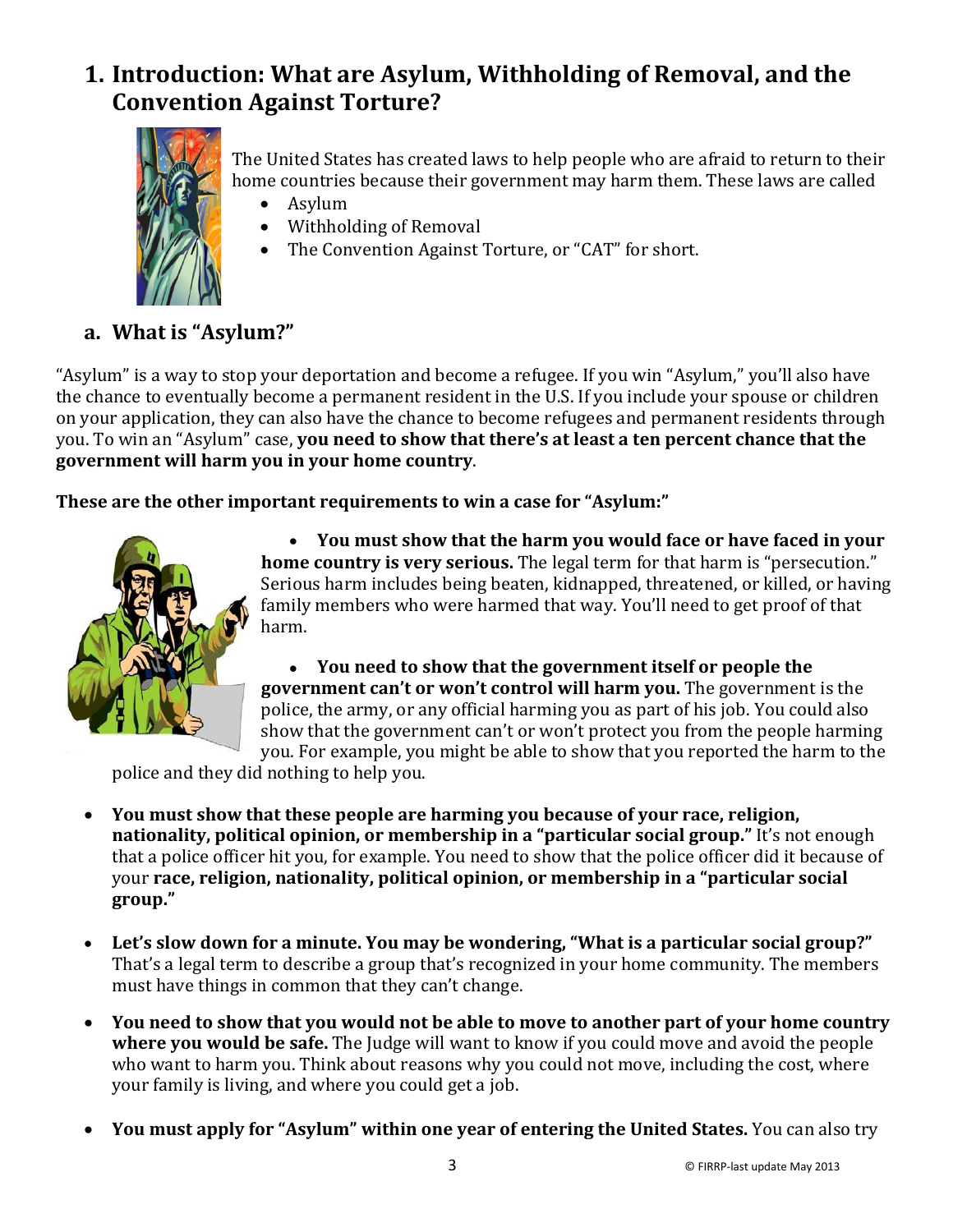to show that it was impossible for you to apply within one year of entering the United States. Maybe you were sick or the circumstances in your home country have changed recently.

- **You must show that you have not been deported in the past.** If you have been deported, you will not be able to apply for "Asylum." (Remember, voluntary departures are different than deportations.)
- **You must show that you don't have an aggravated felony.**  Certain criminal convictions can complicate your application for "Asylum" or make it impossible for you to apply.

### **b. What is "Withholding of Removal?"**

Withholding of Removal is similar to "Asylum." You'll still need to show the Judge that you're at risk of serious harm if you go back to your home country for one of the same five reasons listed above. The BIG difference is that the risk of harm that you'll need to show is much higher than it is for "Asylum." You'll have to show that it is **"more likely than not"** that you'll be harmed in your home country. **That means that there's at least a 51% chance that the government will harm you.**

Some of the requirements for "Withholding of Removal" are similar to "Asylum:"

- **You must show that there's a risk that you'll be harmed by the government in your home country.** Remember, for "Withholding of Removal," that risk must be "more likely than not," or a 51% chance.
- **You must show that the harm you would face or have faced in your home country is very serious.** The legal term for that harm is "persecution." Serious harm includes being beaten, put in jail kidnapped, threatened, or killed, or having family members who were harmed that way. You'll need to gather proof of that harm.
- **You must show that the government is harming you because of your race, religion, nationality, political opinion, or membership in a "particular social group."** Again, it's not enough that a police officer hit you, for example. You need to show that the police officer did it because of your **race, religion, nationality, political opinion, or membership in a "particular social group."**

However, there are some **big differences** between "Asylum" and "Withholding of Removal:"

- **You will not able to get permanent residency (a green card) through "Withholding of Removal."** Winning a case for "Withholding of Removal" only means that the U.S. government will not send you back to your home country. If there is another country that is willing to accept you, ICE may try to send you there.
- **You cannot apply for your family to receive "Withholding of Removal" through your application.**
- **You can apply for "Withholding of Removal" even if it's been more than one year since you entered the United States**
- **You can apply for "Withholding of Removal" even if you have a previous deportation order.**

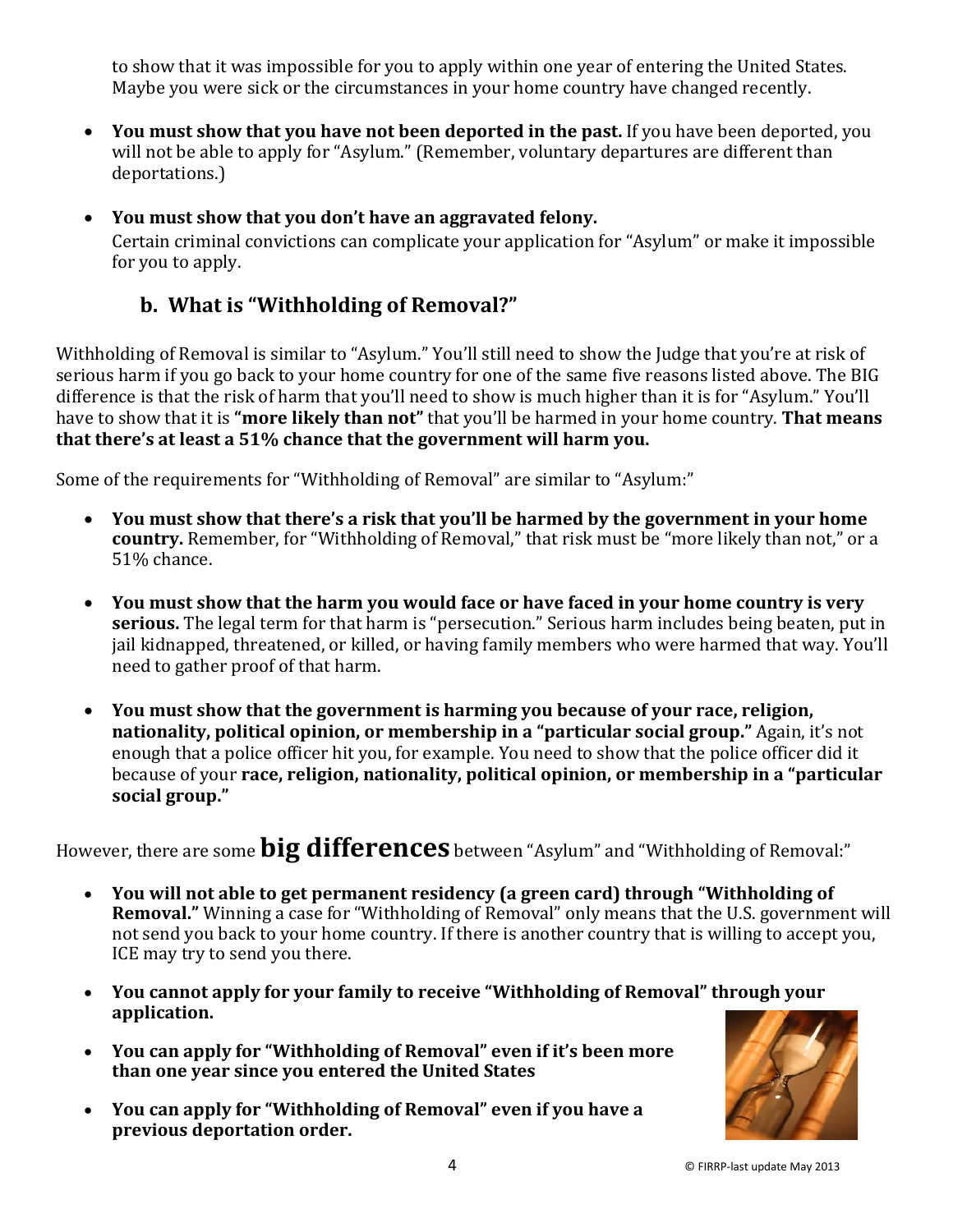• **You sometimes can apply for "Withholding of Removal" even if you have a criminal history.**  Really serious criminal convictions could stop you from applying.

### **c. What is the "Convention Against Torture," or "CAT?"**

To win a "Convention Against Torture" or "CAT" case, you must show that it is more likely than not that the government **will torture or kill you** in your home country.

In some ways, a "CAT" case is similar to "Asylum" and "Withholding of Removal:"

- **You must show that the government will torture or kill you or that the government will ignore it if someone else tries to torture or kill you.** You'll need to show that the person who will harm you is a government – someone in the police, army, or working as an official. You can also show that the government will ignore it if people want to hurt you.
- Like "Withholding of Removal," you'll have to show a 51% chance of torture, or that it's "more likely than not" to happen.
- Criminal convictions can affect whether you can apply for "CAT." If you have very serious criminal history, you'll only be able to apply for one part of the "CAT" called "deferral of removal."

A "CAT" case is different from "Asylum" and "Withholding of Removal" in some ways:

#### • **You'll need to show that you'll be tortured, not just harmed.**

Torture means that someone uses horrible mental or physical pain to force you to do something or to punish you.



• Like "Withholding of Removal," winning a "CAT" case doesn't mean you'll get permanent residency. It's just a guarantee that ICE won't send you back to your home country. If there's another country that will accept you, ICE may try and send you there. Also, if you are given "Deferral of Removal" under CAT and conditions in your country change, ICE may try and deport you later.

• **You don't need to show that you'll be tortured because of your race, religion, nationality, political opinion, or particular social group.** You need to prove is that you'll be tortured by a government official, but you don't need to show why that person will torture you.

# **2. How Can I Apply for "Asylum," "Withholding of Removal," or the "Convention Against Torture?"**

### **a. Your first court hearings**

First, let's talk about the basics of immigration court. If you feel confused about court, you're not alone! Immigration law is complicated, even for lawyers. Let's figure out who is going to in court and what's going to happen in your first hearings.

• The **Judge** will be at the front of the room and will ask you questions. The Judge will be making the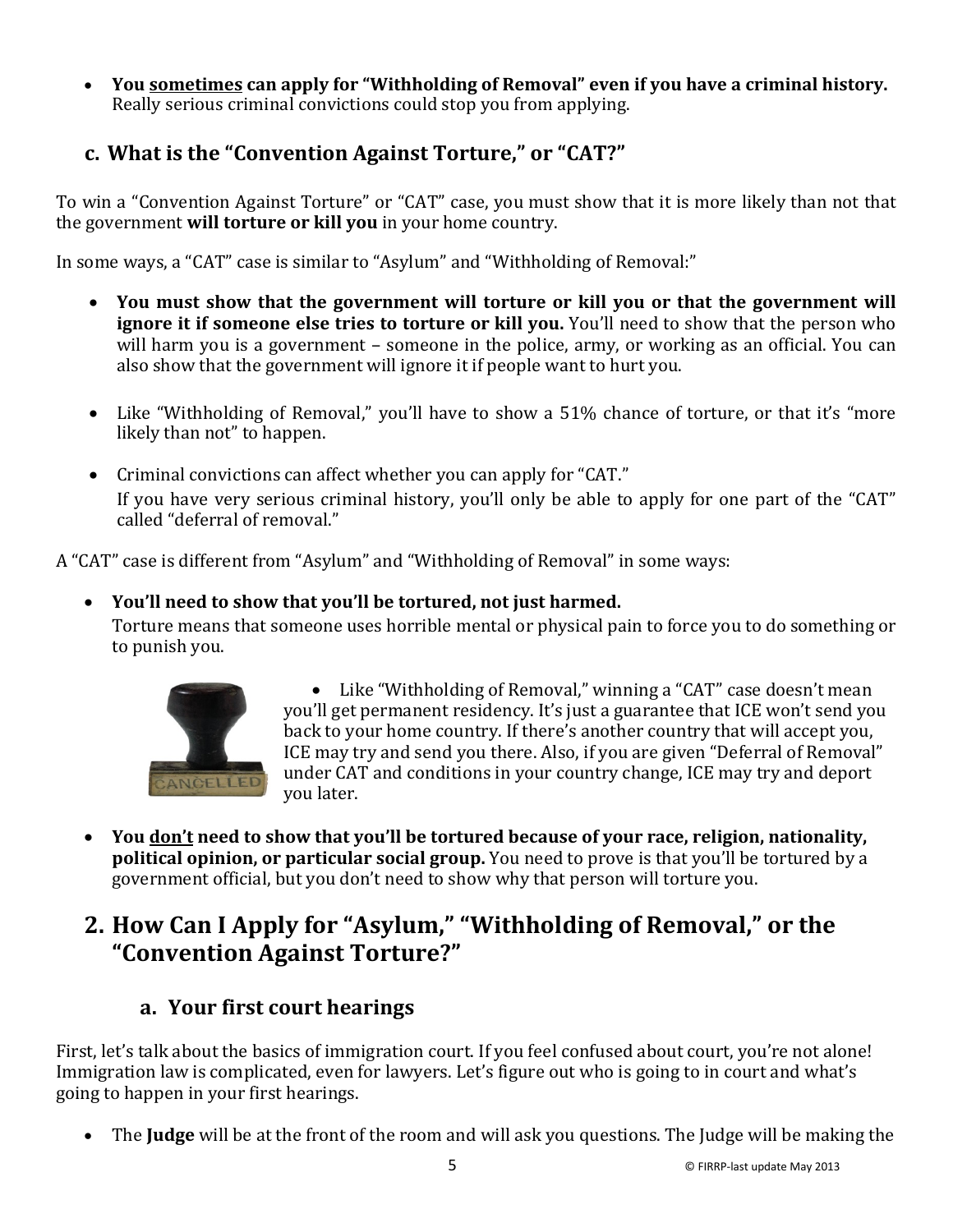decision about your case so it's important to be respectful, polite, and prepared.

- A **government attorney**. When you go to court, a lawyer representing ICE will be there. He's called the government attorney. His job is to enforce the immigration laws, which may result in an order of deportation against you.
- An **interpreter**. Don't worry if you don't speak English—an interpreter will be there in person or over the phone. Just make sure you speak up and tell the Judge that you don't speak or understand English well and need an interpreter.



When you go to court, the Judge will ask you if you want time to get an attorney. But, there are no public defenders and it can be a challenge to find a free lawyer.

Next, the Judge will take a look at your file and ask you if you want to admit or deny the changes against you. That means that the Judge wants to know if you want to force government to prove the charges against you. If the

government attorney says that you should be deported because of your criminal convictions, making him prove the charges against you can be an important step.

To learn more about how to deny the charges against you, read the Florence Project's guide on that topic. Certain types of criminal convictions can make it impossible for you to apply for "Asylum," "Withholding of Removal," and "CAT," so it's very important to be careful before admitting anything about your criminal record.

# **b. Eligibility for "Asylum," "Withholding of Removal," and "CAT"**

If the Judge decides that at least some of the charges against you are correct, she'll then ask you if you are afraid of returning to your country. **It is very important to tell her that you are afraid of returning home. If you don't, you may miss your chance to apply for "Asylum," "Withholding of Removal," or "CAT."**

The Judge will ask questions to make sure you meet the requirements to apply for "Asylum," "Withholding of Removal," and "CAT." The IJ will then give you a copy of the **I-589 form**, which is what you'll use to apply. You will use the same form to apply for "Asylum," "Withholding of Removal," and "CAT."

Remember, just because the Judge says that you are eligible for "Asylum," "Withholding of Removal," and "CAT" does not mean that you've won your case! It means that the Judge thinks that you've met the basic requirements and is enough to give you a chance to show her evidence that you would be harmed if you went home.

### **c. Filling out and turning in the application**

Before your final hearing, you'll come back to court for one more "master calendar" hearing to turn in your application for " Asylum," "Withholding of Removal," and "CAT." It's important that you fill out the application completely so that the Judge will accept it and schedule a final hearing for you to present all your evidence. **You can type your application or use a pen to fill it out. Don't use pencil!**

There is a more detailed section on how to fill out your application at the end of this packet. Take a look there if you have questions about parts of the application. **When you've completed the application,**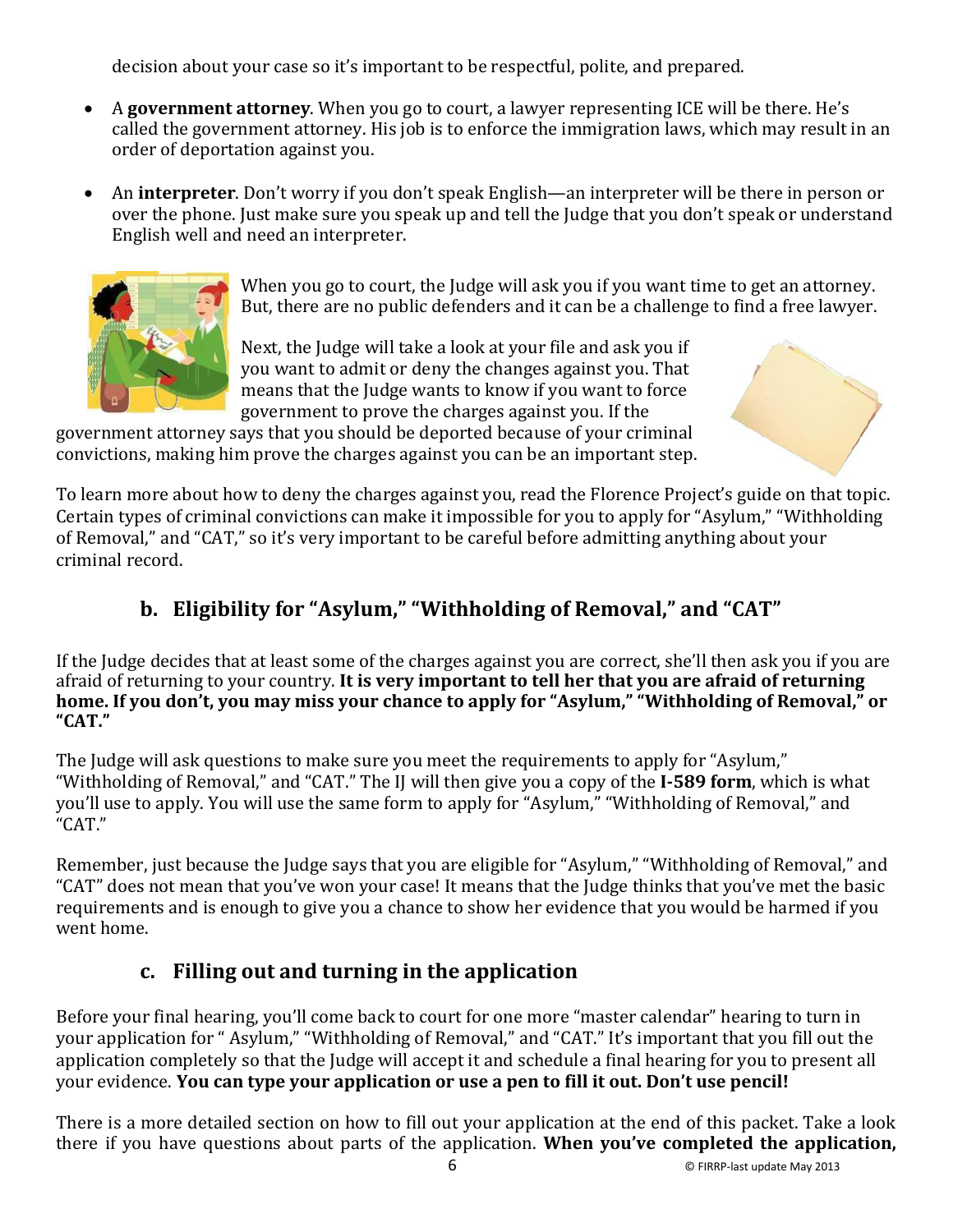**make three extra copies and bring them to court with you. The original and one copy will go to the Judge. Another copy will go to the government attorney and you'll keep a copy for yourself**. This is important, so don't forget!

Once you turn in your application, the judge will give you a date for a final hearing. At this hearing, you'll appear without a group of detainees. The hearing will last a few hours. This hearing will be your opportunity to present your case to the Judge.

# **3. Building Your Case for "Asylum," "Withholding of Removal," and "CAT."**

Building your case for "Asylum," "Withholding of Removal," and "CAT" is a lot like building a house. You'll need the right tools, a good plan, and a strong foundation. This section will help you get all your tools and materials organized and start building.

### **What's in My Toolbox?**

#### **Your "Declaration"**

Let's start by talking about your "declaration." A declaration is your story in writing that tells the Judge why you're afraid to return to your country. A written declaration lets you tell your entire story of what happened in your home country and why you fear returning. In court the judge might ask you many questions or you might feel like you don't have the chance to explain everything. The declaration is your chance to say everything without being interrupted

• **What should my "declaration" look like?** You can handwrite your declaration on paper or you can type or print it. It needs to be long enough to hold all the important information about your case. If you use blank sheets of paper, put your name, A-number, the date, and your signature on each page. Also, write "Declaration" at the top. You should include it at the end of your I-589 application.



- **What should be in your "declaration?"** 
	- $\checkmark$  The truth. The most important thing to put in your declaration is the truth. If you lie in the declaration, the Judge will likely find out and will reject your application. If you can't remember a detail, use phrases like, "to the best of my memory," or "it happened around…"
	- **The reasons why you should win your case for "Asylum," "Withholding of Removal," and "CAT."** Your job is to make the Judge understand why you are afraid to return to your home country and why she should grant your application for "Asylum," "Withholding of Removal," and "CAT." Think about the requirements for each type of case before you start writing your declaration! Remember, you can always use the worksheet at the end of this packet called "Thinking About Your Claim" to organize your thoughts.
	- **As much detail as possible.** The Judge needs to understand what you fear will happen to you. Try to use descriptive words. The Judge doesn't know anything about you and probably has never been to your country. When you describe an important event in your life – for example, a<br>time when you were threatened, detained, tortured or hurt or that someone made you feel<br>efect of the solutions afraid – you want to make the Judge feel, see, smell, and hear what you saw, smelled and heard.

At the end of this guide, you'll find a short worksheet to help you prepare your declaration. Give it a try as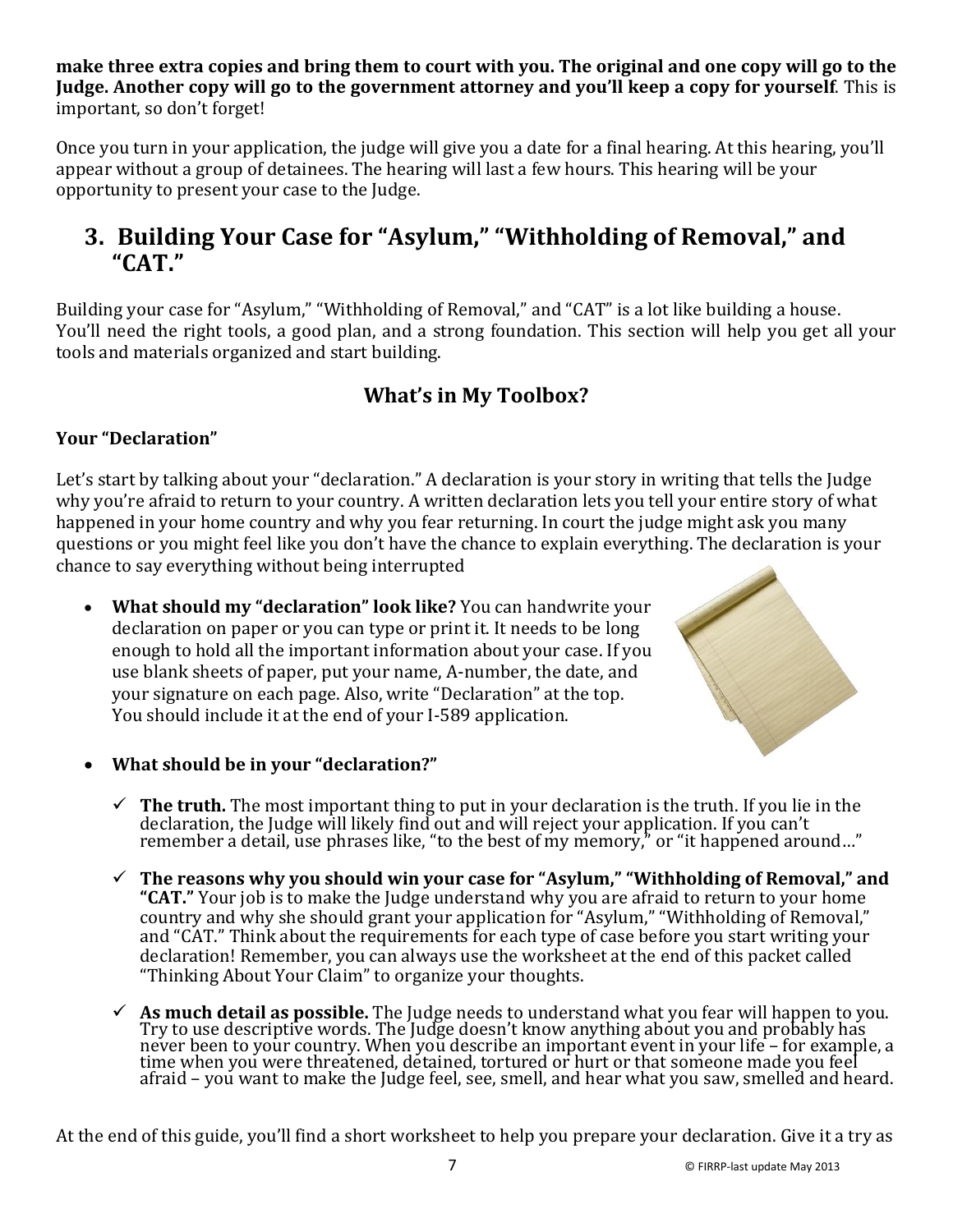best you can, then try writing your declaration.

#### **Supporting Evidence**

It is very important to collect other evidence to show the Judge that what you're saying in your application and declaration is true. Each person asking for "Asylum," "Withholding of Removal," and "CAT" has a different case, so the evidence you'll be looking for depends on your own case.



We know that it's really hard to gather evidence if you're detained and the documents are in another country. Ask to a trusted friend or family member to get the documents for you. **Ask that person to mail you copies of the evidence and keep the original with her.**

It's also important to plan ahead and begin gathering evidence as soon as you decide you want to apply for "Asylum," "Withholding of Removal," and "CAT." That way, you'll have enough to time to find all the documents you need.

Below are some examples of documents that could be helpful. Remember, the kinds of evidence you'll gather depend on your individual case:

- **Police reports** (if you reported an incident to the police)
- **Medical records** (if you were injured and treated at a hospital or clinic)
- **Birth or death certificates** (if somebody in your family was killed by the people you are afraid of)
- **Letters** from people who can support your claim of why you're afraid to return to your country. Did someone in your family see people threaten you or beat you? If so, a letter from that person will help you prove your claim.
- **Photographs** that help prove your story (for example, pictures of you with people who have been killed, or pictures of you participating in groups or activities that put you in danger). Remember that you will need to be able to prove who the people in the pictures are.
- **Newspaper articles** about the issue that makes you afraid to return to your country, or about things that have happened to people you know
- **Reports** from national and international human rights organizations (such as Human Rights Watch or Amnesty International)

Remember, all the documents you submit need to be in English. If you receive documents in another language, you can translate them. Just put your translation in with the original letter and attach a signed copy of the "Certificate of Translation" that's at the end of this packet.

When you've gotten all your evidence together, attach a signed and dated copy of "Certificate of Service" at the end of this packet to the last page of all your evidence. Then make two copies of all your evidence.



documents to the court before your final court date, put a cover sheet with your name and A-number on top. Then put the packets in envelopes. One should say "To the Immigration Judge" and the other should say "To ICE Litigation." Ask detention staff to make sure they are delivered or put them in the detention center's mailboxes that are delivered to the court and to ICE.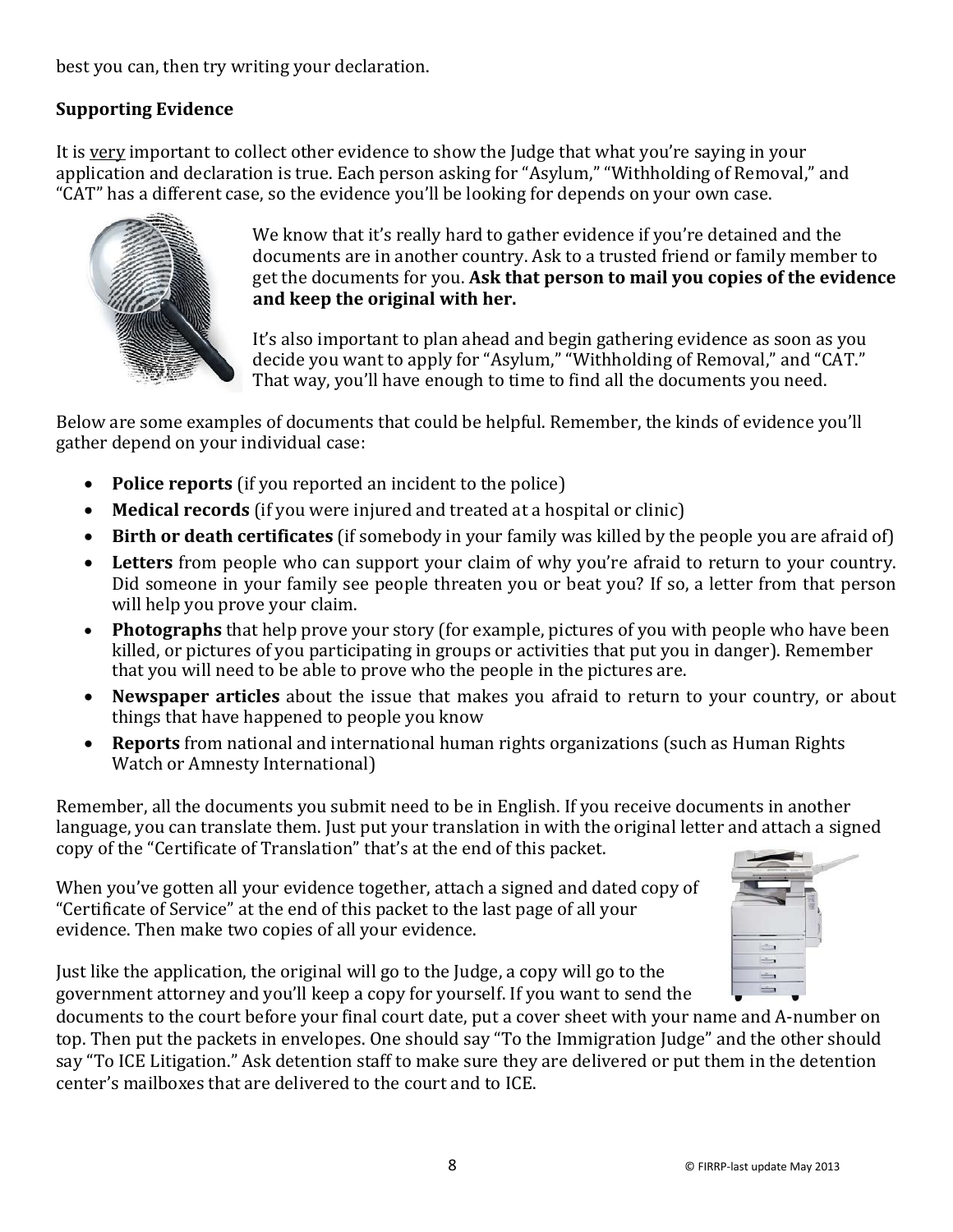# **4. Preparing Your Testimony**

At your final hearing, you'll have an opportunity to tell the Judge why you're afraid to return to your home country and you think you should stay in the United States. It's important to practice your testimony in the weeks before your hearing so that you can hit the nail on the head! Keep these tips in mind when practicing your testimony:

• **Be prepared.** Write a list of the specific reasons why you are afraid to return to your home country. Don't just say things like "I think that someone will hurt me" or "I don't want to go back." Give the Judge examples of the harm you've suffered in the past and the harm you're afraid of. Tell her as much as you can. It is sometimes difficult to talk to strangers about very personal experiences. However, it's important that the Judge knows as much about your case as possible-- even if it's scary, embarrassing, or painful to talk about it.



- **Speak from the heart.** Judges see a lot of people every day. You can make your testimony stand out by speaking sincerely. Think of examples of what you're afraid of in your home country. Practice telling those examples to a friend or family member and write them down on a piece of paper so you don't forget. Don't worry if you become nervous or emotional in court—it happens to most people. If you need to take a break, just tell the Judge.
- **Be honest.** If you have criminal convictions and the Judge asks you about them, tell her what happened. Lying will just make things worse, and the Judge and the government attorney often have ways to figure out if you are lying. If you have gone to rehabilitation classes like NA or AA, make sure to tell the Judge about that. Also tell the Judge how you will avoid any criminal trouble in the future.
- **Ask your family members or another witness to testify in court.** If you have a family member who thinks that you will be harmed in your home country, or another witness who supports your case, ask that person to testify in court.
- **Answer the Judge's questions.** The Judge may want to ask you some specific questions. Listen to the Judge's question and try to answer it the best you can. Remember, be respectful when the judge speaks. Refer to the Judge as "Your Honor," "Ma'am," or "Sir."

# **5. Weighing the Evidence: The Judge's Decision**

In some cases, the Judge will give you her final decision at the end of your hearing. She will tell you why she is going to approve or deny your case. **If the Judge denies your case and you want to appeal that decision, you need to tell the Judge that you want to appeal. She'll give you some paperwork that needs to be mailed to the Board of Immigration Appeals within 30 days. To file an appeal, you can check out the Florence Project's guide on appealing your case.**

In **many** "Asylum," "Withholding of Removal," and "CAT" cases, the Judge will want to give you a written decision after your final hearing. If that's the case, you should receive it the decision through the detention center mail a few weeks after the hearing. The decision will explain the reasons why the Judge is approving or denying your case.

### **Appendix 1. Filling Out Your Application**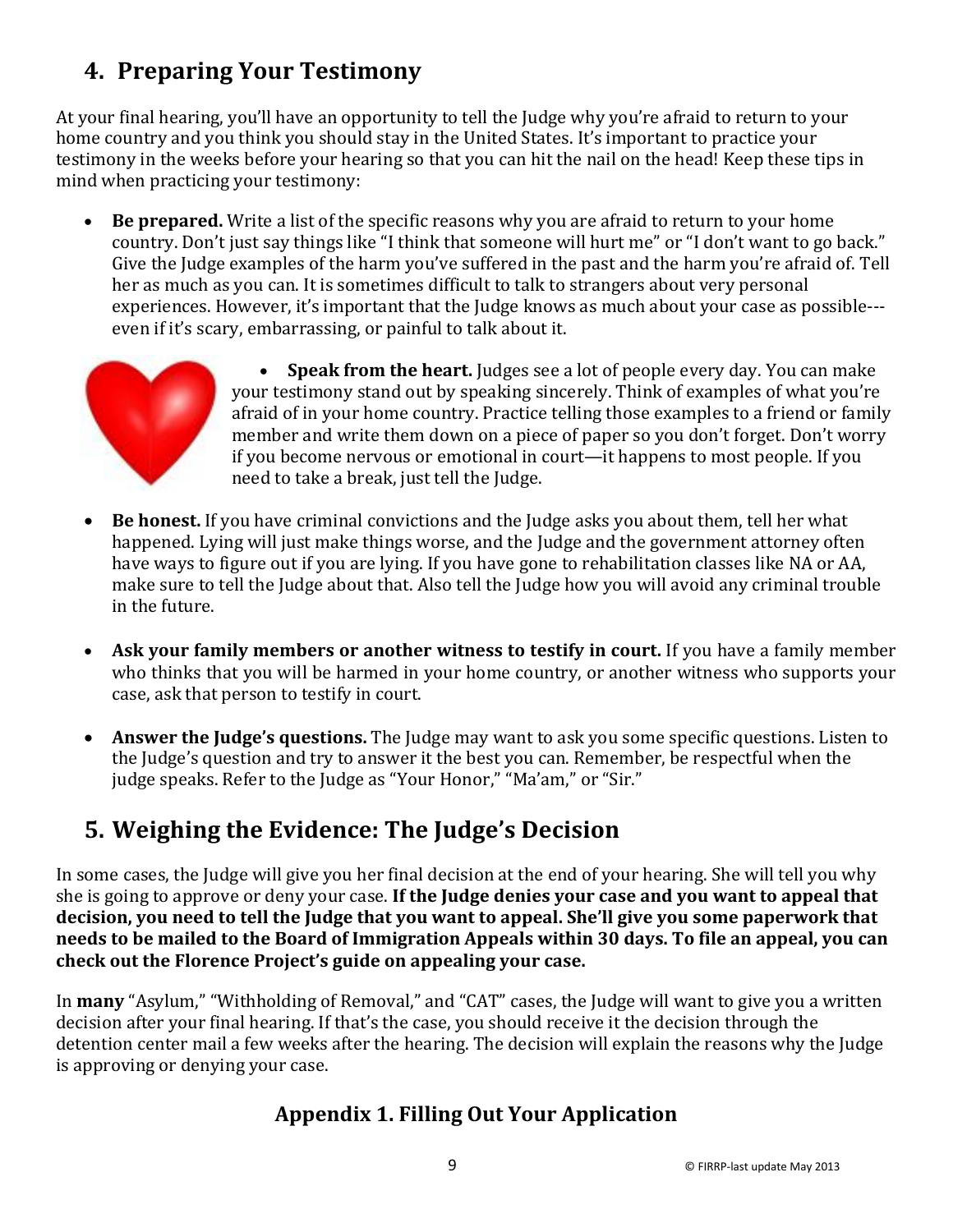These are questions to watch out for on your I-589 application and the G-325A:

### **I-589**

#### **Part A**

#### **Mailing address in the United States**

• If you are currently detained, for your mailing address, use the address for the detention center.

#### **Present nationality**

• Your nationality and citizenship are usually the same, but if you don't think this is true for you, you should make this clear in the application.

#### **Nationality and citizenship at birth**

• If you have moved to another country permanently and received citizenship, your nationality at birth may be different than your nationality now.

#### **Your Ethnic or Tribal Group**

• Do you belong to a certain cultural group in your home country? For example, people from Iran may be Assyrian or people from Guatemala may be Quiche.

#### **Your religion**

• Do you practice a religion? If so, list it in the box that asks about your religious identity. This question asks you about both your main religion (such as Jewish, Christian, Buddhist, Muslim, etc.) and also any particular part of that religion you belong to (such as Orthodox, or Coptic Christian).

#### **Removal proceedings**

• You are now in deportation proceedings, which are also called removal proceedings. Check that box that says yes. If you've ever been in deportation proceedings before now, list that too.

#### **Your most recent departure from your country and entry into the U.S**

If you entered without permission or illegally, write "no inspection" and put "N/A" where it asks for "I-94 number". You also need to list all the other times that you've entered the US, like when you've taken trips to other countries. If you can't remember exact dates, put "approx." to let the Judge know that you're not sure.

#### **Which language you speak best**

• If you speak several languages, list which one you speak and understand best. If you speak a particular dialect of your language, note that too. Only list English if you're 100% comfortable speaking to the judge in English.

#### **Parents' location**

• If one or both of your parents are deceased, you still need to list them. In the "location" part, write "deceased."

#### **Part B**

#### **Spouse and children's names**

• Only fill this part out if you are married and/or have children. If there is not enough room on the form for all of your children, you can use "Supplemental Form A" at back of application or a blank piece of paper with your name, A number, and signature.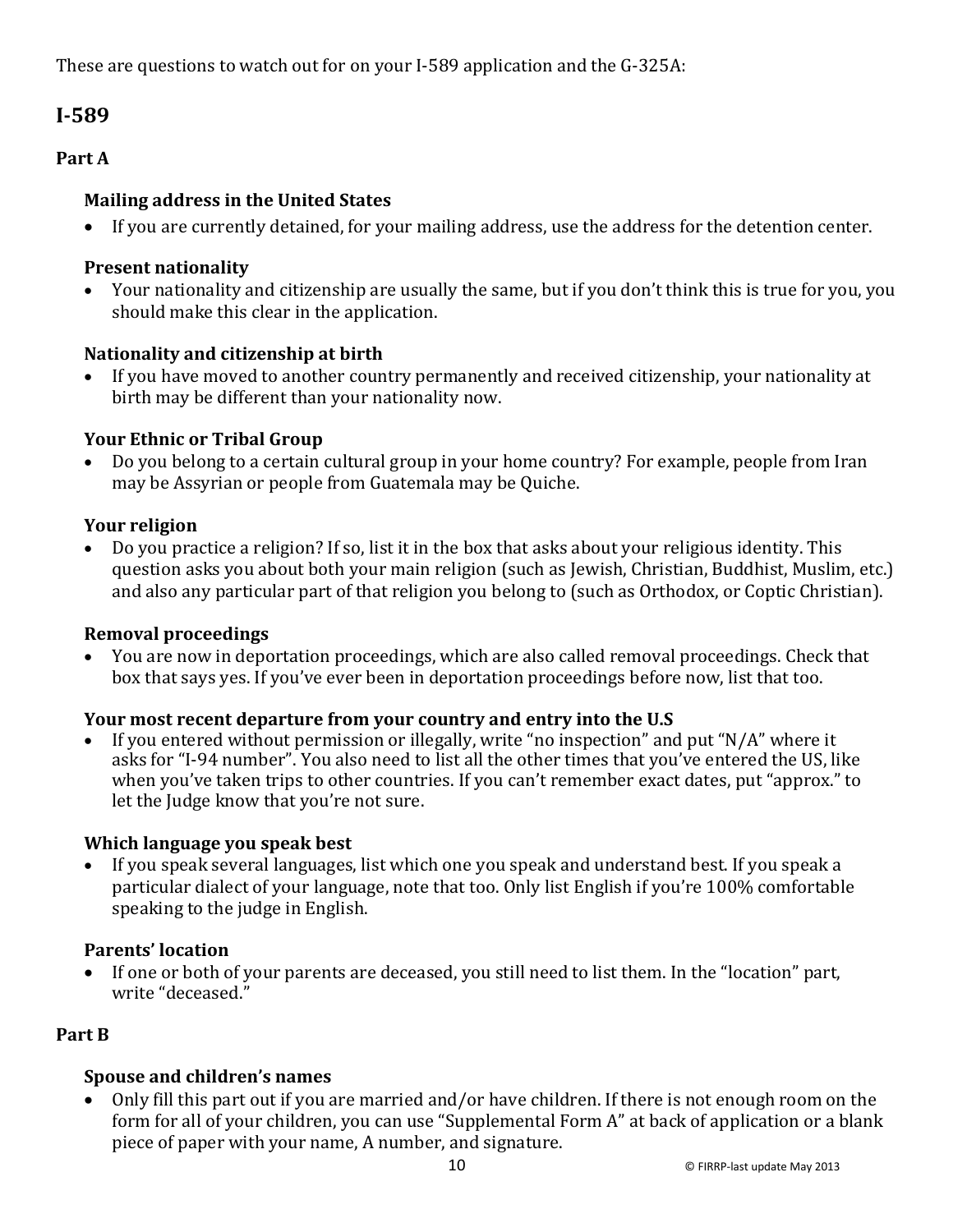• If your spouse or children are not included in the application because they already have legal status, (that is, they are U.S. citizens or legal permanent residents), then mark "other reasons" and explain in the box.

#### **Part C**

This is the most important part of your application. Before filling out this part, you might want to look at the answers to the questions that you wrote in the section of this packet called "Thinking About Your Claim." Also, you might want to write out your story separately as a declaration. If you write a separate declaration, then answer questions in Part C with a short summary and write "Please see declaration" so that the Judge knows that your whole story is in the declaration.

#### **Fear of Return**

• Say why you are afraid to return to your country. Remember to say if you are afraid because of your race, religion, nationality, political opinion or social group.

#### **Arrests in your home country and the US**

• You should include both specific problems you had in your home country (the mistreatment or abuse you suffered), as well as any criminal history you have in the U.S.

#### **Your fear of return**

• Identify specifically what you are afraid of and what will happen to you if you return to your home country.

#### **Legal status in another country**

• If you received permanent refugee status in another country, you need to list it here.

#### **Part D**

• These questions seek information about your eligibility for "Asylum," "Withholding of Removal," and "CAT". Answer all of them fully.

#### **Part E**

• This is where you sign and swear that everything you wrote is true and correct. Remember, if know you're turning in an application with lies, you will not be eligible for any kind of relief from deportation.

#### **Part F**

• Only fill out this part if someone else helped you complete the Application.

#### **Part G**

• This part will be completed in front of the Judge

#### **G-325A**

- If you've never been married before, just list N/A
- List your addresses from the most recent to the least recent. If you're currently detained, use the detention center's address
- If you can't remember exactly when you lived someplace, use the abbreviation "apprx" or "+/-" to show that you're making an estimation
- List your previous jobs from most recent to least recent
- Check the box to indicate that the form is filed along with an application to be a Permanent Resident.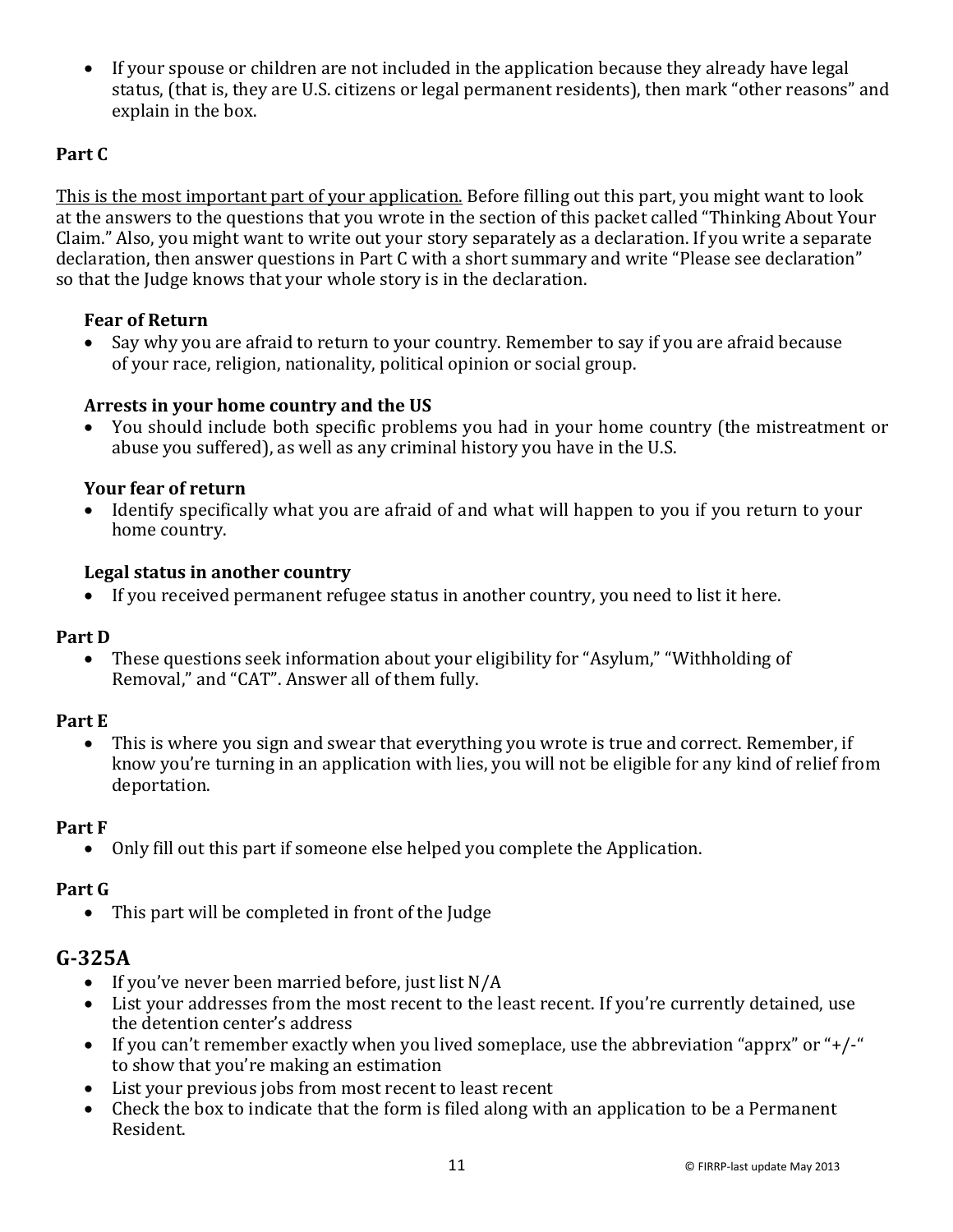### **Appendix 2: Thinking About Your Claim**

#### **The Reasons Why I am Seeking Asylum, Withholding, or Convention Against Torture:**

Why did I leave my home country? Who am I afraid of? Why am I afraid of them? Why do they want to harm me or others like me? What do I think they will do to me if I return? How do I think they will know that I am back? Who else are they threatening & mistreating now? Are they people like me (in race, religion, nationality, etc?) How do I know this?

#### **My experiences in the past**

The most effective way to explain your story to the Judge is to give him examples of what has happened to you. Think about specific experiences that you have had that are related to your claim, for example, specific times that you were attacked or threatened by a particular person or group of people. If you have had many experiences of persecution, think of the worst ones, or the times that you most want the Judge to know about. Now, ask yourself the following questions about your previous experiences to help you answer the Judge's questions with detailed information.

#### Experience 1:

Date: The Place:  $\Box$ What happened to you? Who did it to you? (for example, the government, police, rebels, religious groups, etc…) How can you identify them? Why were they threatening or mistreating you? What did they say when they were threatening or hurting you? How do you know they were specifically targeting you For which of the five reasons did they target you? Circle any that apply: race / religion / nationality / social group / political opinion How do you know? Who else did they threaten or mistreat, if anyone?

\*answer the same questions for Experience 2, Experience 3, and so forth.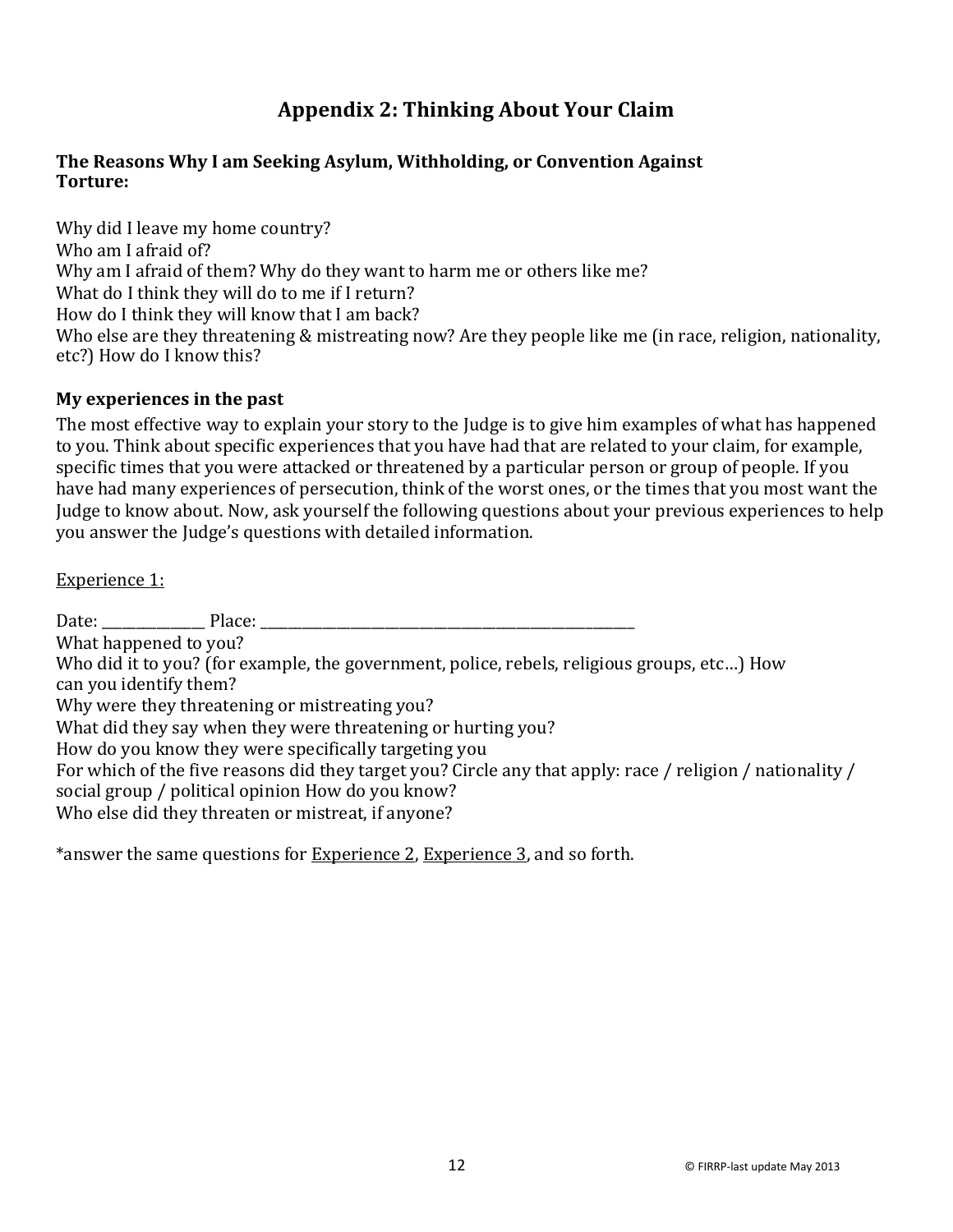### **Appendix 3. Certificate of Service**

#### **Use the following certificate if you will give the documents to the ICE attorney and the judge in court.**

I, \_\_\_\_\_\_\_\_\_\_\_\_\_\_\_\_\_\_\_\_\_\_\_\_(your name here), hereby certify that I hand-delivered a copy of this document to a representative of ICE Litigation on the date below.

Signed:

Date:

#### **Use the following certificate if you will mail the documents to the ICE attorney and judge before the hearing.**

I, \_\_\_\_\_\_\_\_\_\_\_\_\_\_\_\_\_\_\_\_(your name here), hereby certify that I placed a copy of this document in the mail to ICE Litigation at

| below. | (list address for the ICE office at the detention center where you are staying) on the date |
|--------|---------------------------------------------------------------------------------------------|

Signed:

Date:

### **Appendix 4. Sample Certificate of Translation**